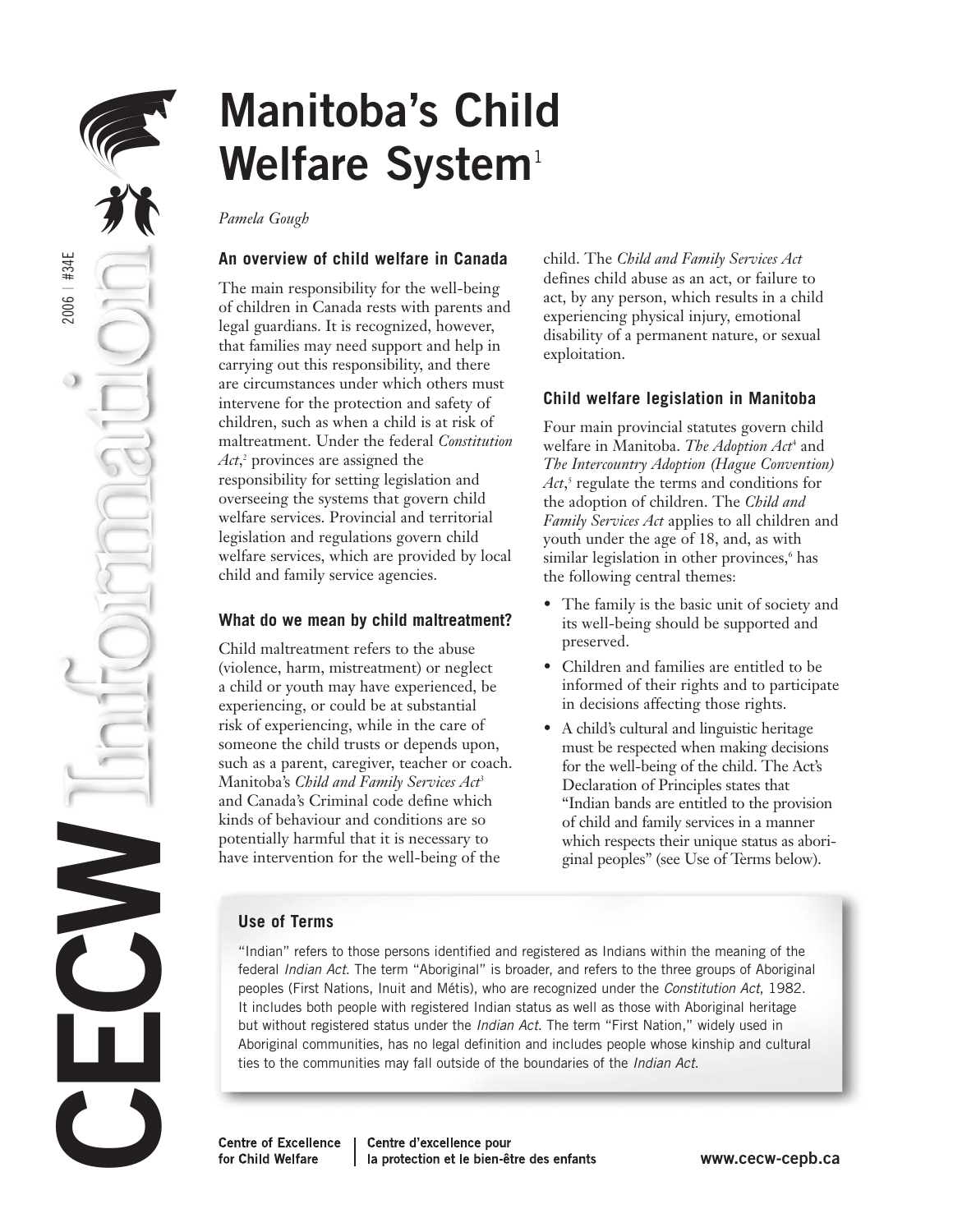#### **Restructuring of Manitoba's child welfare system**

In 1991, the Aboriginal Justice Inquiry of Manitoba.<sup>7</sup> reported that the Aboriginal people and their societies had not been well served by the pre-existing child welfare system and recommended major changes to give Aboriginal people more control over the lives and well-being of children in their communities. In response, the Government of Manitoba formed the Aboriginal Justice Inquiry-Child Welfare Initiative (AJI-CWI),<sup>8</sup> a joint initiative with the Manitoba Métis Federation, the Assembly of Manitoba Chiefs (representing the southern First

The 2003 *Child and Family Services Authorities Act*<sup>10</sup> fundamentally restructured the provincial child welfare system, establishing four child welfare Authorities, three of which are Aboriginal and one general. These Authorities play a key role in coordinating child welfare services province-wide and are the governing bodies overseeing services. The *Child and Family Services Authorities Act* shifted the power to create and mandate child welfare agencies from the province to the four Authorities (see Restructuring of Manitoba's child welfare system above).

#### **How does the province administer child protection services?**

Manitoba's Child and Family Services Division, in the Department of Family Services and Housing, administers child welfare services through the Child Protection Branch. The Executive Director of the Child Protection Branch is the Director of Child and Family Services, and under the *Child and Family Services Act* is responsible for developing the overall policies used by the four child welfare Authorities to provide child welfare services.

The four Authorities responsible for administering provincial child and family services are:

- the First Nations of Northern Manitoba Child and Family Services Authority (the Northern Authority);
- the First Nations of Southern Manitoba Child and Family Services Authority (the Southern Authority);
- the Métis Child and Family Services Authority (the Métis Authority); and
- the General Child and Family Services Authority (the General Authority).

Nations) and Manitoba Keewatinowi Okimakanak (representing the northern First Nations). These groups worked together to jointly develop and implement a plan to restructure the child welfare system. Services for First Nations and Métis children and families were transferred from general child and family service agencies to Aboriginal agencies throughout the province. In the case of the First Nations service agencies, existing agencies which had operated on reserves expanded their operations to include off-reserve areas.<sup>9</sup>

## **What is the role of the four Authorities?**

The four Authorities supervise the operations of the child and family service agencies under their jurisdiction on a province-wide basis, dispersing funds and ensuring culturally appropriate standards and practices, consistent with provincial legislation. Families can choose the Authority that they prefer through coordinated province-wide intake services. There is one central intake service for Winnipeg, which coordinates intakes on behalf of all four Authorities. Elsewhere in the province, existing child welfare agencies have been designated as intake agencies for specific geographic regions, on behalf of all four Authorities.

The Northern Authority administers the delivery of child and family services at six child and family service agencies, generally located in the northern half of the province. The Southern Authority oversees eight<sup>11</sup> child and family service agencies in the southern half of the province. The Métis Child and Family Services Authority administers one agency, the Métis Child, Family and Community Services Agency, which covers the entire province and is based in Winnipeg. The General Authority administers the delivery of child and family services throughout the province to families not covered by the other three Authorities. It has six regional offices (run by the provincial government) and also oversees three private family service agencies, which are incorporated non-profit organizations. The Northern and Southern Authorities are also responsible for providing services to out-ofprovince First Nations people living in Manitoba.

## **What is the role of the child and family service agencies?**

Child and family service agencies are communitybased organizations that provide services to families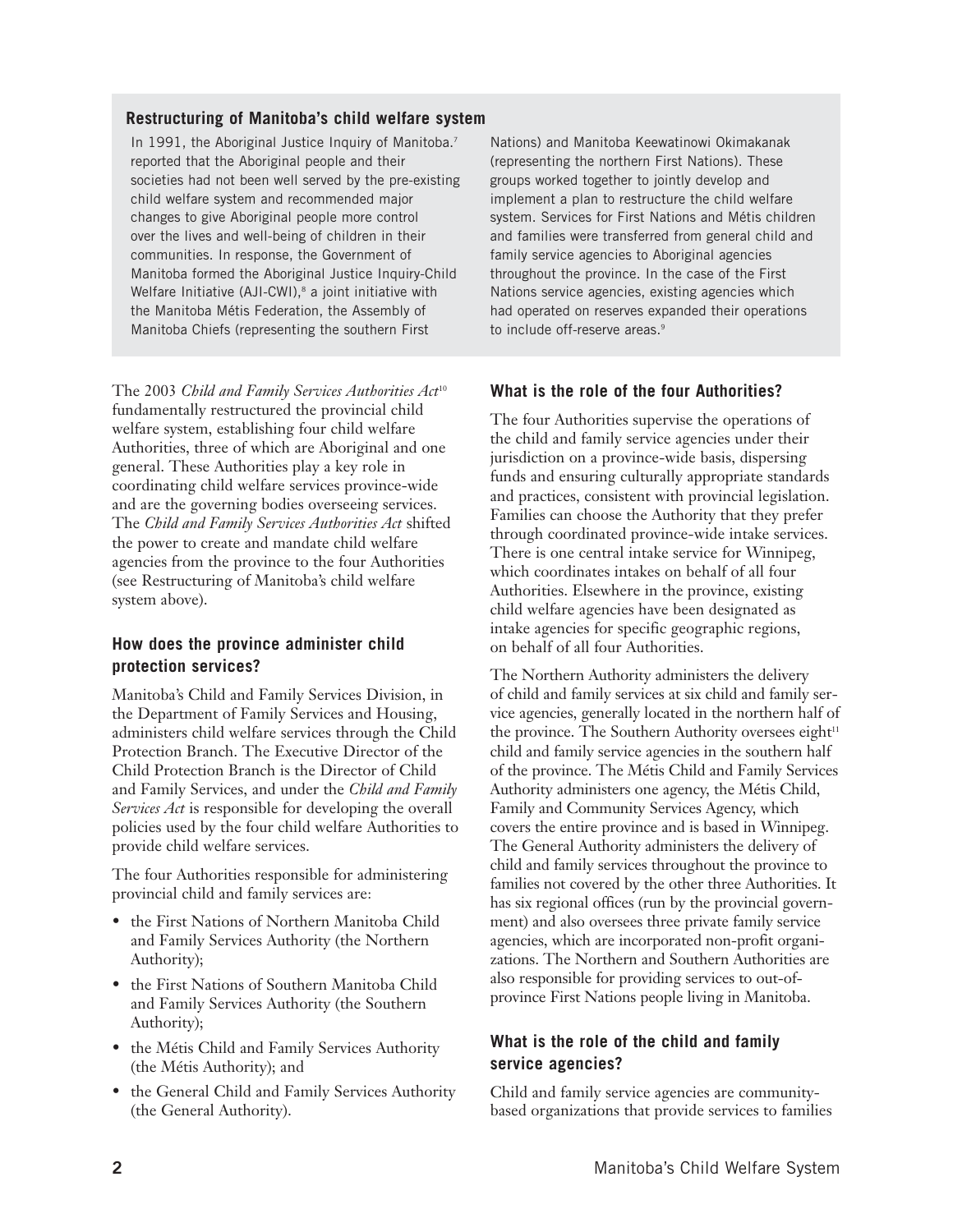for the prevention of circumstances requiring the placement of children in protective care or treatment programs. They also investigate allegations of child mistreatment and provide ongoing protection, residential care, adoption services, extended care and maintenance. In addition, child and family service agencies are responsible for licensing, managing and supporting foster homes, which are operated according to province-wide regulations and standards.

#### **What happens after a report is made to a child and family service agency?**

Reports of suspected child maltreatment are made to a designated intake agency, operated under one of the Authorities as agreed upon by all four Authorities. The intake agency provides a timely first response and, if the matter is not resolved at the intake level, works with the client to determine which of the four Authorities the file will be referred to, based on the cultural affiliation and choice of the family. After the correct Authority has been determined, the intake agency transfers the case to that Authority's local child welfare agency for ongoing service. A case worker with the agency then assesses the situation and ensures that the child lives in a safe environment while the problem at hand is being addressed. If the child welfare worker determines that a child is in need of protection, the agency first tries to engage the family in voluntary problem-solving. In some cases, other steps may need to be taken to ensure the child's safety, which may include working with the family on a nonvoluntary basis by involving the court and obtaining a court order of supervision, or by taking the child into care on a temporary or permanent wardship basis.

#### **How do the intake agencies coordinate with the four Authorities?**

Every region in Manitoba has one agency that is assigned the responsibility for intake services and is termed a Designated Intake Agency. That agency acts on behalf of all four Authorities to conduct the Authority Determination Protocol in order to determine which Authority is responsible for ongoing services, if necessary. Designated Intake Agencies also provide regular ongoing child and family services on behalf of the Authority that governs them. In Winnipeg, there is a separate agency that provides intake services only, called the Joint Intake Response Unit.

#### **Can a community have multiple child and family service agencies?**

Yes, that is possible. In Winnipeg, all four Authorities have agencies. In other communities, there may be one, two or three Authorities that have agency offices. If a client chooses an Authority that does not operate in that community, the authority of choice (called the Authority of Record) contracts with the Authority that delivers services in the community (called the Authority of Service) to ensure that the family receives appropriate services. The Authority of Record can be involved with case planning and other aspects of service delivery carried out by the Authority of Service. The system is built on the spirit of collaboration and communication.

#### **How does the Métis Authority cover the entire province with only one agency?**

The head office of the Métis Authority is in Winnipeg. It has many other service sites, for example in Portage la Prairie, Thompson, Brandon, Dauphin and The Pas.

- 1 This information sheet was peer reviewed by experts in the field of child welfare.
- *2 Constitution Act,* 1982, being Schedule B of the *Canada Act*, 1982 (U.K.), 1982.
- 3 *Child and Family Services Act,* C.C.C.M. c.C80. Retrieved August 31, 2005 from http://web2.gov.mb.ca/laws/statutes/ ccsm/c080e.php
- 4 *The Adoption Act*, C.C.S.M. c. A2. Retrieved August 31, 2005 from http://www.canlii.org/mb/laws/sta/a-2/20050801/whole.html
- 5 *The Intercountry Adoption (Hague Convention) Act,* C.C.S.M. c.A3. Retrieved August 31, 2005 from http://web2.gov.mb.ca/ laws/statutes/ccsm/a003e.php
- 6 Bala, N. (2004). Child welfare law in Canada: an introduction. In N. Bala, M. Zapf, R. Williams, R. Vogl, & J. Hornick (Eds.), *Canadian Child Welfare Law: Children, Families and the State.* (pp.1–25).Toronto: Thompson Educational Publishing.
- 7 Manitoba Public Inquiry into the Administration of Justice and Aboriginal People. (1991). *Report of the Aboriginal Justice Inquiry of Manitoba.* (Vol.1). Winnipeg: Queen's Printer.
- 8 Manitoba Aboriginal Justice Inquiry Child Welfare Initiative. (2005). Retrieved August 31, 2005 from http://www.aji-cwi.mb.ca/ eng/index.html
- 9 Prior to the AJI-CWI initiative, First Nations child and family service agencies had been operating in Manitoba for over 20 years, but their jurisdictions were restricted to reserves. The AJI-CWI initiative resulted in these agencies having provincewide mandates, on and off reserves. The initiative also gave the Métis people the mandate to provide child welfare services for the first time. Unlike the First Nations, the Métis did not have a prior service system.
- 10 *The Child and Family Services Authorities Act,* C.C.S.M. c.90. Retrieved August 31, 2005 from http://web2.gov.mb.ca/laws/ statutes/ccsm/c090e.php
- 11 There will be a ninth agency very shortly, when the centralized intake agency begins to operate as a separate agency under the Southern Authority. This agency provides intake and afterhours services on behalf of all agencies.